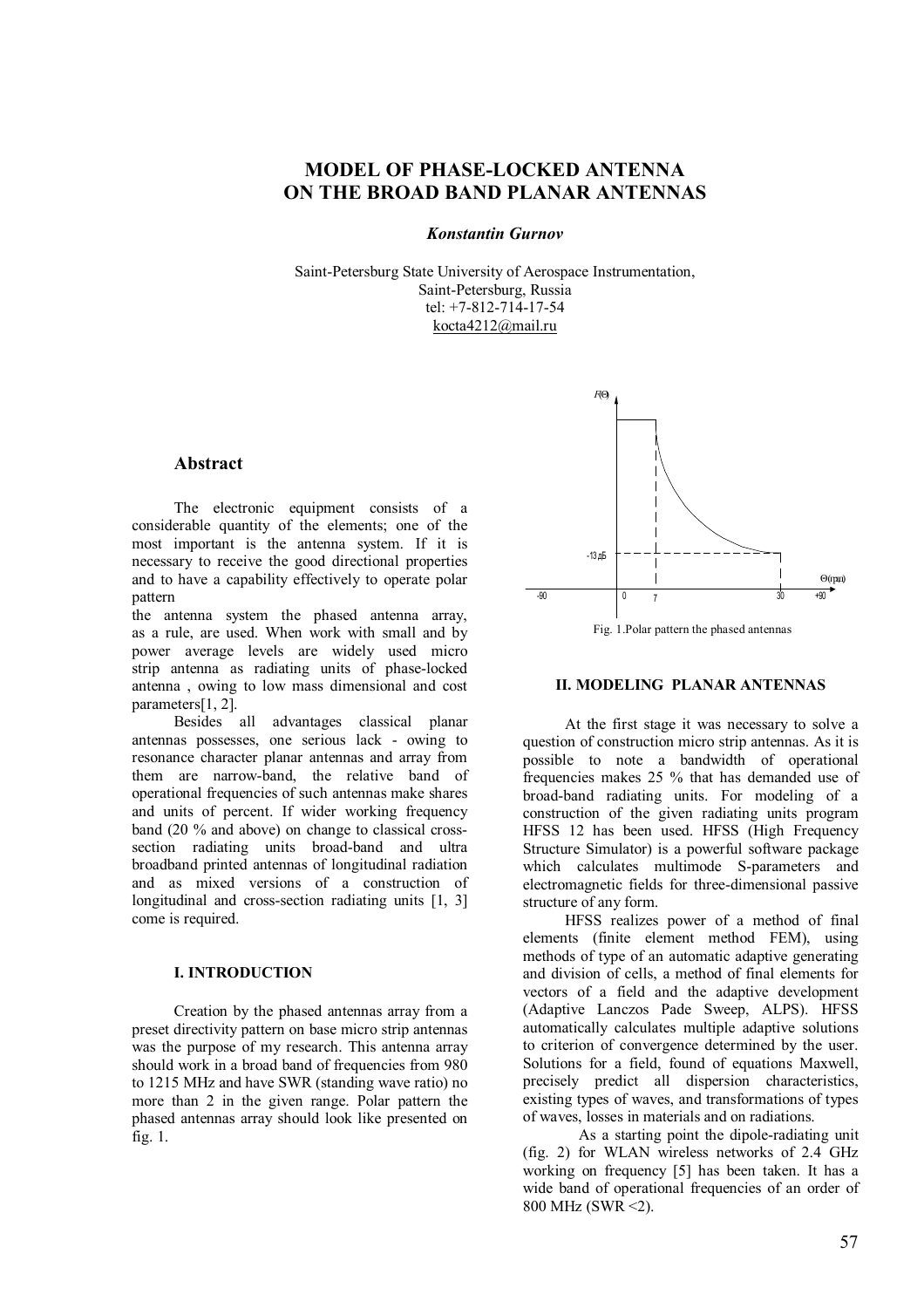The given radiating unit has been modified (the geometrical dimensions) are increased and by that the operational frequency has displaced and there was 1080 MHz, thus a band of operational frequencies (SWR <2) has made about 300 MHz (fig. 3).



Fig. 2 Geometrical configuration of a radiating unit



Fig. 3. SWR a radiating unit

# **III. MATHEMATICAL MODEL OF THE ANTENNA SYSTEM**

After the radiating unit c has been received by demanded characteristics, we will transfer to construction of polar pattern the phased antennas array. Quantity of radiating units of polar pattern equally 8, between them makes distance 0.7*λ* . For obtaining of demanded distribution it is necessary to synthesize polar pattern, and to determine necessary phase and peak distributions for each radiating unit. C this purpose had been constructed mathematical model of the antenna system in the environment of MATHCAD 14. For obtaining of phase and peak distribution method Fudvorda-Lousona which allows calculating peak and phasing distributions necessary for obtaining demanded polar pattern [4] has been realized. Following distributions (fig. 4 and fig. 5) have been received.



Fig. 4. Amplitude distribution





#### **IV MODEL PHASE-LOCKED ANTENNA**

Further the received distributions we will substitute in model of the antenna array designed in HFSS. I.e. each radiating unit feed proceeding from the received before phase and peak distributions, everyone corresponding amplitude and a phase.

Received polar pattern it is presented in fig. 6. IT is presented in polar co-ordinate system. Proceeding from the received results it is possible to tell, that was, will reach positive result: the broadband planar radiating unit c by a range of operational frequencies from 980 to 1215 MHz is made (SWR <2) on which basis it has been made phase locked array polar pattern which corresponds to the set.